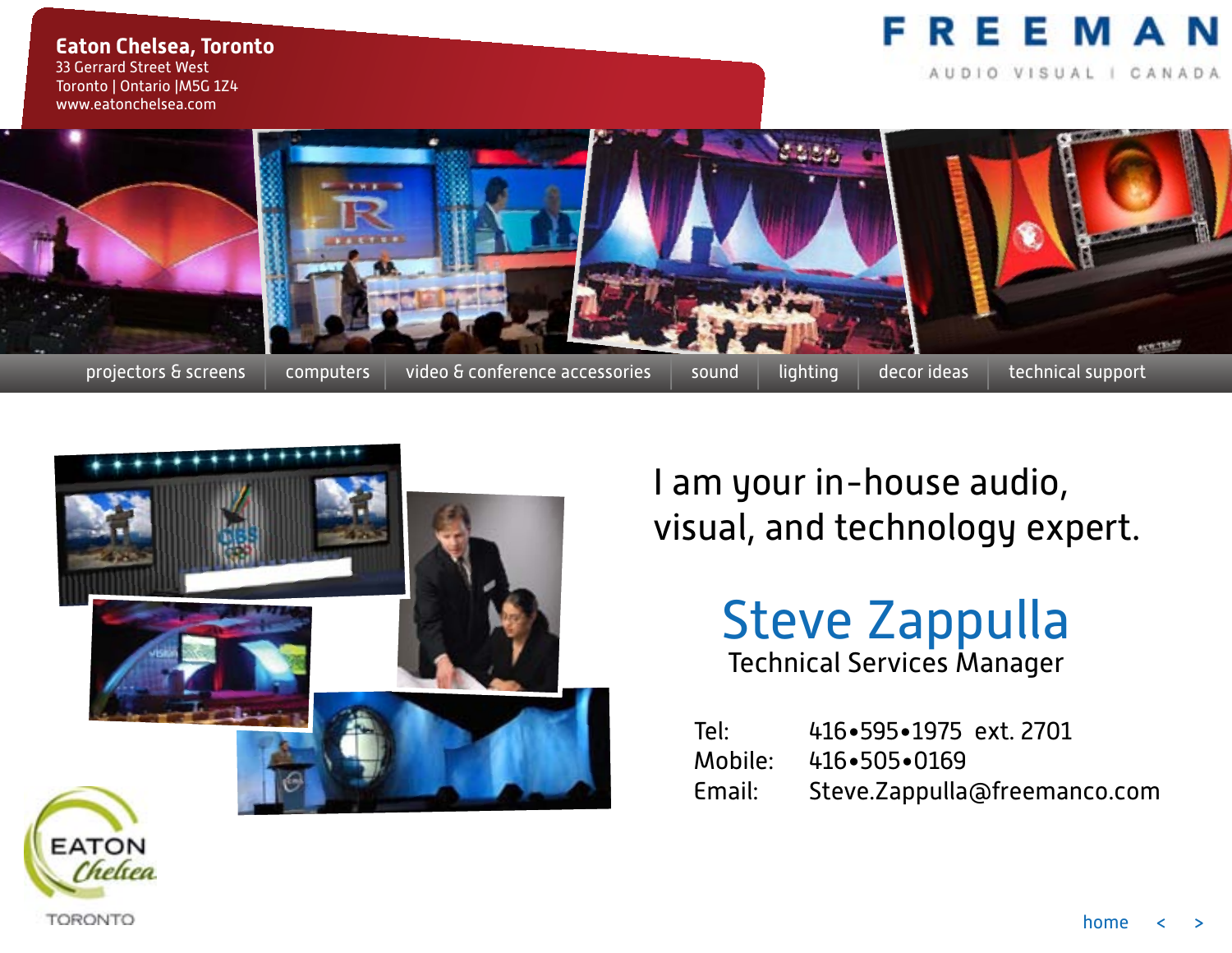AUDIO VISUAL | CANADA

**Eaton Chelsea, Toronto** 33 Gerrard Street West Toronto | Ontario |M5G 1Z4 www.eatonchelsea.com









#### projectors & screens

| LCD projector (XGA) 2500 lumens                                                                                                   | \$330.00 |
|-----------------------------------------------------------------------------------------------------------------------------------|----------|
| LCD projector (XGA) 6000 lumens                                                                                                   | \$750.00 |
| 6' x 8' fastfold screen with dresskit                                                                                             | \$180.00 |
| 7.5' x 10' fastfold screen with dresskit                                                                                          | \$240.00 |
| 9' x 12' fastfold screen with dresskit                                                                                            | \$280.00 |
| LCD XGA projector Package (2500 lumen)<br>Includes: Projector, draped stand, pull-up or tripod screen                             | \$420.00 |
| Support Package for Customer's projector<br>Includes: Draped stand, cables, pull-up or tripod screen,<br>setup, & on-site support | \$175.00 |

home <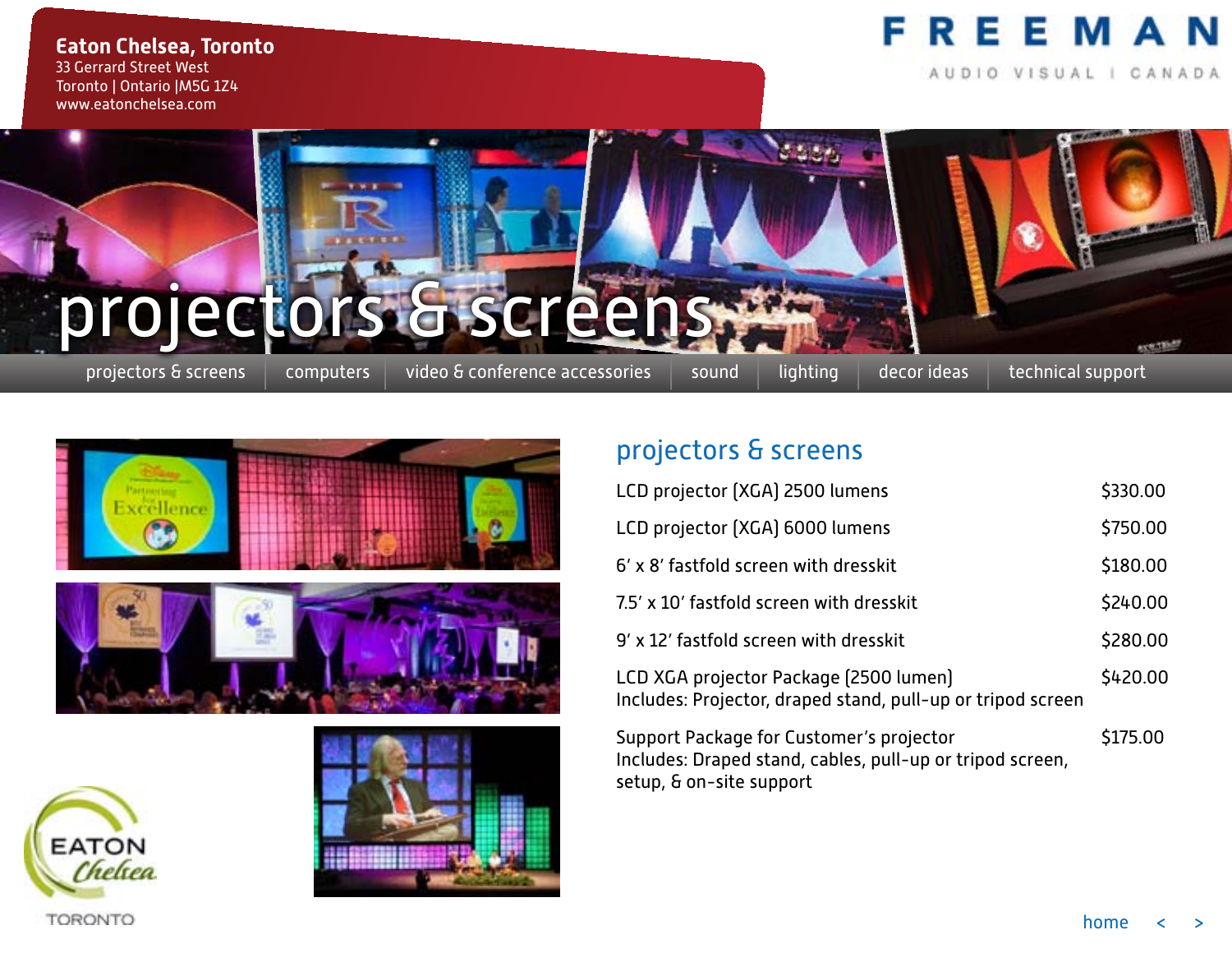AUDIO VISUAL | CANADA

**Eaton Chelsea, Toronto** 33 Gerrard Street West Toronto | Ontario |M5G 1Z4 www.eatonchelsea.com

# projectors & screens | computers | video & conference accessories | sound | lighting | decor ideas | technical support computers

**THEFT** 



#### computers

| Desktop or Laptop Computer             | \$300.00 |
|----------------------------------------|----------|
| Laserjet 4000 printer                  | \$165.00 |
| Wireless computer mouse                | \$5.00   |
| <b>DSAN Perfect Cue remote control</b> | \$125.00 |
| 20" Flat panel monitor (SXGA)          | \$110.00 |
| 32" Flat panel monitor [SXGA]          | \$250.00 |
| 42" Flat Panel monitor (SXGA)          | \$430.00 |
| Pole stand for monitor                 | \$75.00  |

execution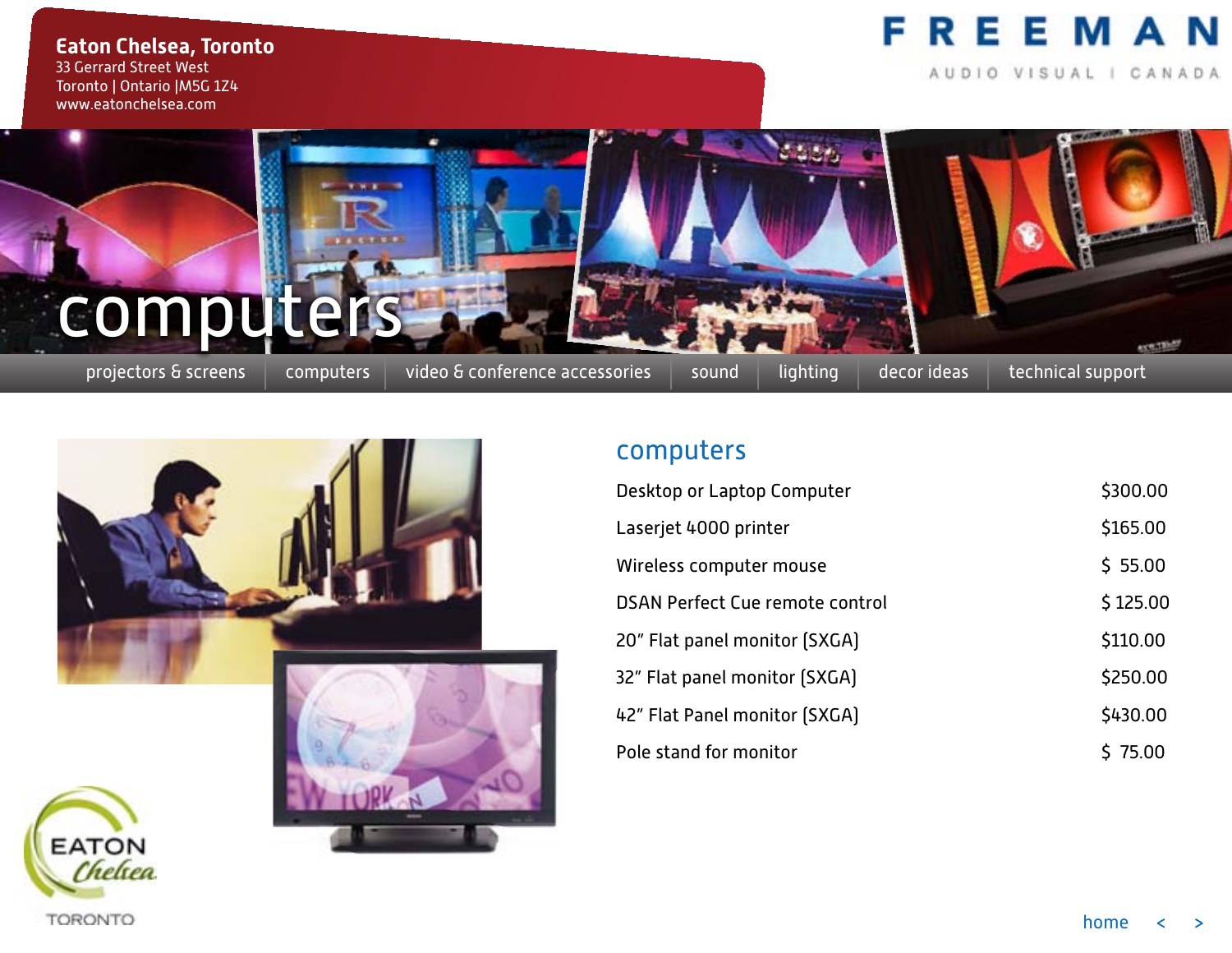#### **Eaton Chelsea, Toronto** 33 Gerrard Street West Toronto | Ontario |M5G 1Z4 www.eatonchelsea.com

#### **REEMAN** F

AUDIO VISUAL I CANADA

# video & conference accessories

**WINDOW** 

projectors & screens | computers | video & conference accessories | sound | lighting | decor ideas | technical support

are that









#### video & conference accessories

| DVD player - universal                  | \$65.00  |
|-----------------------------------------|----------|
| <b>Folsom Presentation Pro switcher</b> | \$400.00 |
| DVD recorder                            | \$110.00 |
| Mini-DV camcorder                       | \$200.00 |
| Video tripod                            | \$25.00  |
| Video cart with draping                 | \$35.00  |
| Flipchart with pad and marker           | \$35.00  |
| Laser pointer                           | \$30.00  |
| <b>Digital Presentation Timer</b>       | \$60.00  |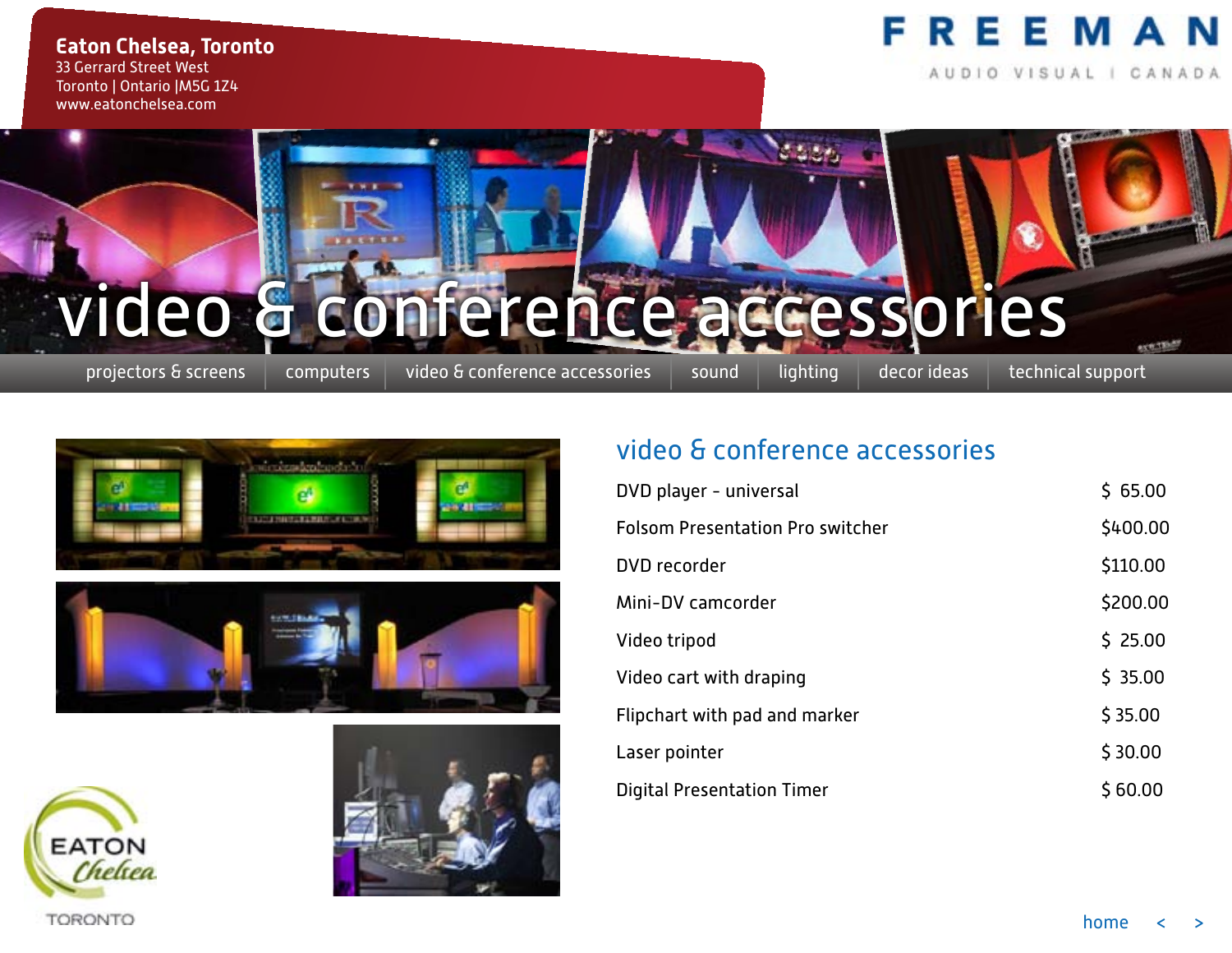AUDIO VISUAL | CANADA

**Eaton Chelsea, Toronto** 33 Gerrard Street West Toronto | Ontario |M5G 1Z4 www.eatonchelsea.com





projectors & screens | computers | video & conference accessories | sound | lighting | decor ideas | technical support

execution





#### sound

| Podium, table, floor, lavalier microphone - wired       | \$40.00  |
|---------------------------------------------------------|----------|
| Wireless microphone - lavalier or handheld              | \$170.00 |
| DIGIMIC conference microphone                           | \$40.00  |
| 4 channel mixer with 4 auxiliary inputs                 | \$60.00  |
| 12 channel mixer                                        | \$85.00  |
| <b>Computer Audio Patch</b>                             | \$40.00  |
| CD player                                               | \$40.00  |
| CD recorder                                             | \$125.00 |
| Media Feed Box - professional                           | \$100.00 |
| <b>Audio Conferencing Telephone</b>                     | \$135.00 |
| Small sound system with podium microphone               | \$185.00 |
| Small sound system with wireless microphone & CD player | \$350.00 |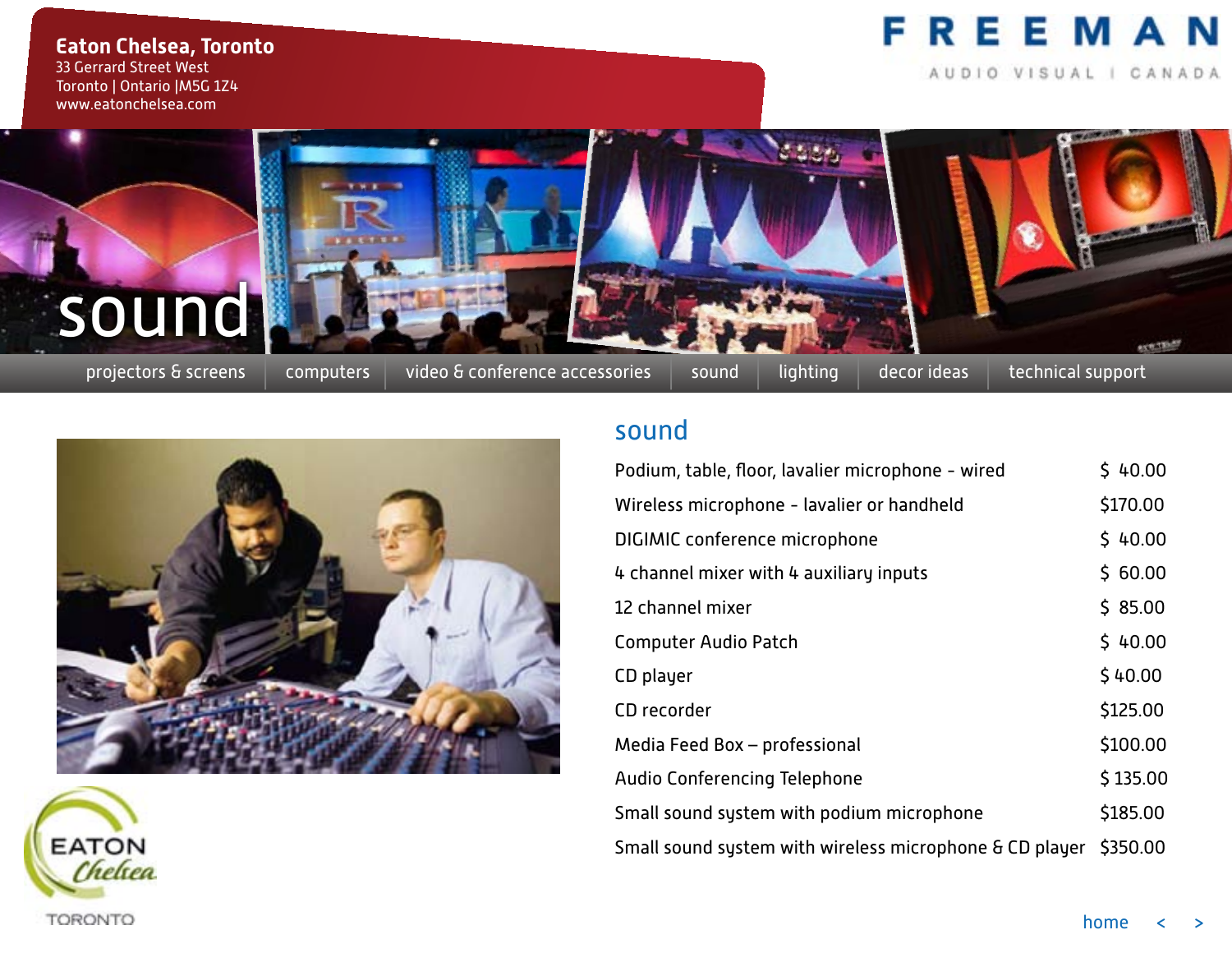AUDIO VISUAL | CANADA

**Eaton Chelsea, Toronto** 33 Gerrard Street West Toronto | Ontario |M5G 1Z4 www.eatonchelsea.com











#### lighting

| <b>Standard Lighting Fixture</b>                                            | \$35.00  |
|-----------------------------------------------------------------------------|----------|
| Lighting Dimmer - basic                                                     | \$80.00  |
| Lighting Controller - basic                                                 | \$105.00 |
| Lighting Stand                                                              | \$40.00  |
| Lighting Truss [8 ft section]                                               | \$50.00  |
| LED Coloured Décor Light - energy efficient                                 | \$70.00  |
| Podium Lighting Package<br>Includes: 2 Lights with stands, controller       | \$230.00 |
| Basic Stage Lighting Package<br>Includes: 6 Lights with stands & controller | \$500.00 |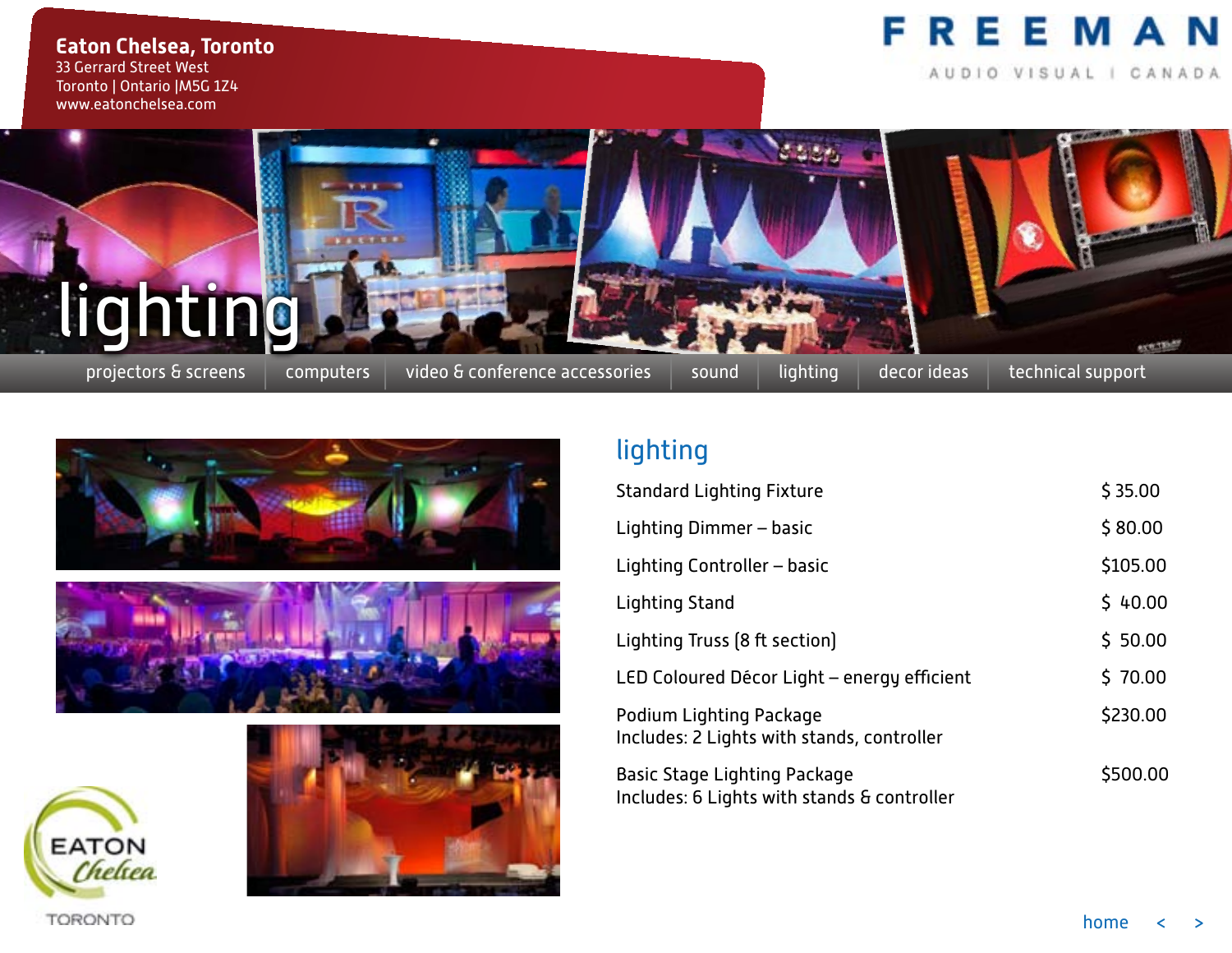AUDIO VISUAL | CANADA

**Eaton Chelsea, Toronto** 33 Gerrard Street West Toronto | Ontario |M5G 1Z4 www.eatonchelsea.com

# projectors & screens | computers | video & conference accessories | sound | lighting | decor ideas | technical support decor idea

**THE ROOM** 







#### decor ideas

| <b>Standard Podium</b>                                                      | \$100.00   |
|-----------------------------------------------------------------------------|------------|
| <b>Custom Podium</b>                                                        | \$150.00   |
| Podium sign with your logo                                                  | \$175.00   |
| Drapery - 8 ft high Black velour (per foot)                                 | Ś.<br>9.00 |
| Drapery -16 ft high Black velour (per foot)                                 | \$12.00    |
| Drapery -16 ft high Grey velour (per foot)                                  | \$12.00    |
| Decorative Light Column<br>Includes LED lights                              | \$220.00   |
| Décor Lighting Package<br>Includes 10 LED Coloured décor lights, controller | \$400.00   |

execution